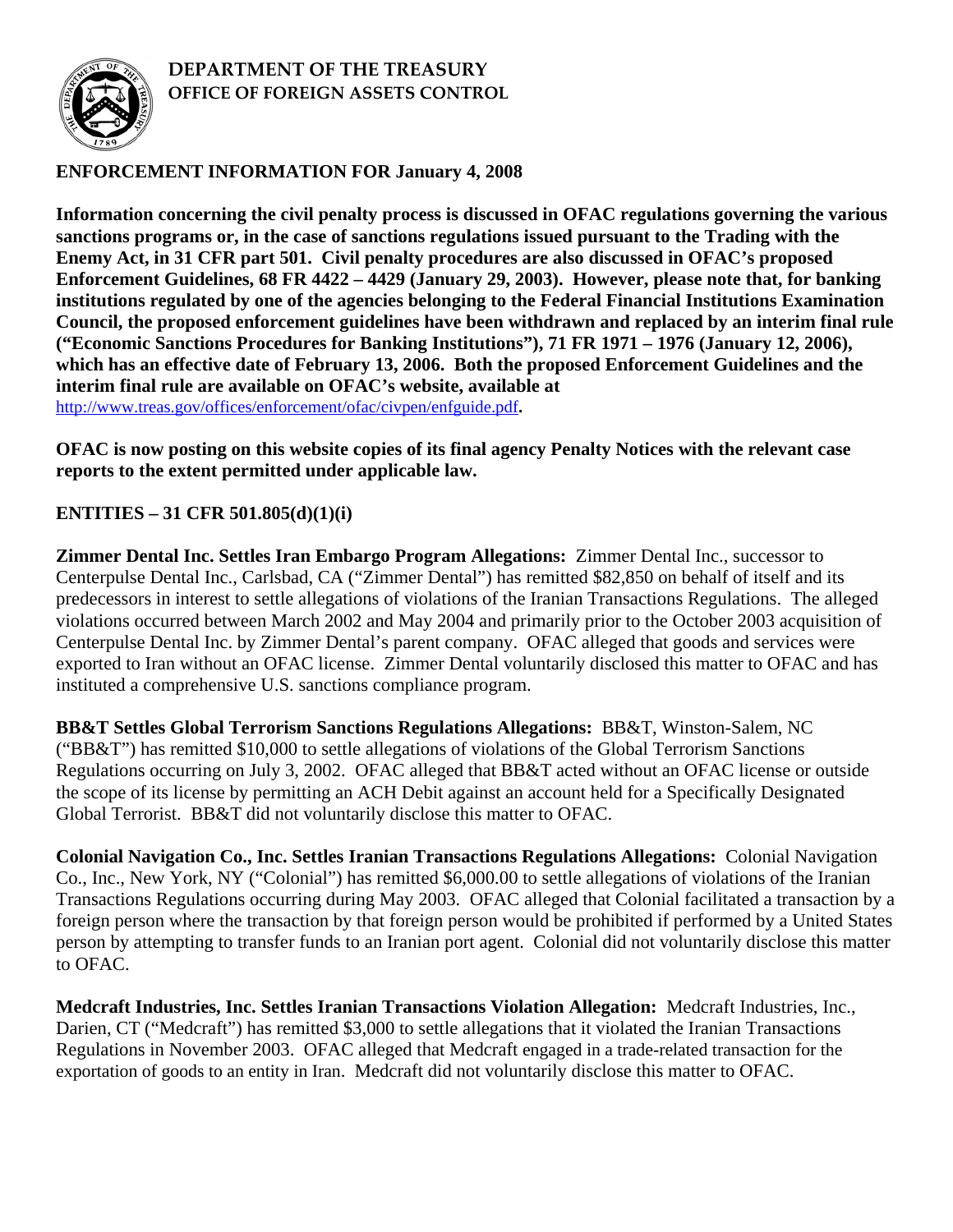

## **DEPARTMENT OF THE TREASURY OFFICE OF FOREIGN ASSETS CONTROL**

**Millipore Corporation, Inc. Settles Allegations of Violations of the Iranian Transactions Regulations:**  Millipore Corporation, Inc., Billerca, MA ("Millipore") has remitted \$1,000 on behalf of itself and two of its subsidiaries to settle allegations of violations of the Iranian Transactions Regulations. The alleged violations occurred between May and September 2005 and prior to the July 2006 acquisition of the two subsidiaries by Millipore. OFAC alleged that scientific samples were exported to Iran without an OFAC license. Millipore voluntarily disclosed this matter to OFAC and has instituted a comprehensive U.S. sanctions compliance program.

**Voipescrow Inc. Settles Allegations of Violations of the Iranian Transactions Regulations:** Voipescrow, Inc., Portland, Oregon has remitted \$750 to settle allegations of violations of the Iranian Transactions Regulations. OFAC alleged that in June 2006, Voipescrow, Inc. attempted to transfer funds to Iran in connection with the purchase of prepaid calling card minutes in violation of § 560.201 of the Iranian Transactions Regulations. Voipescrow, Inc. did not voluntarily disclose this matter to OFAC.

**Diversified Business Communications Assessed a Penalty for Violating the Iranian Transactions Regulations:** Diversified Business Communications, Portland, ME ("Diversified") has been assessed a \$5,500.00 civil monetary penalty for its violation of the Iranian Transactions Regulations occurring between April 23-25, 2002. Diversified exported a service in the form of booth space booking arrangements at an annual European seafood exposition to an entity located in Iran. Diversified did not voluntarily disclose this matter to OFAC. For a copy of OFAC's Penalty Notice issued to Diversified, *please visit the following url: http://www.treas.gov/offices/enforcement/ofac/civpen/penalties/div\_com.pdf*